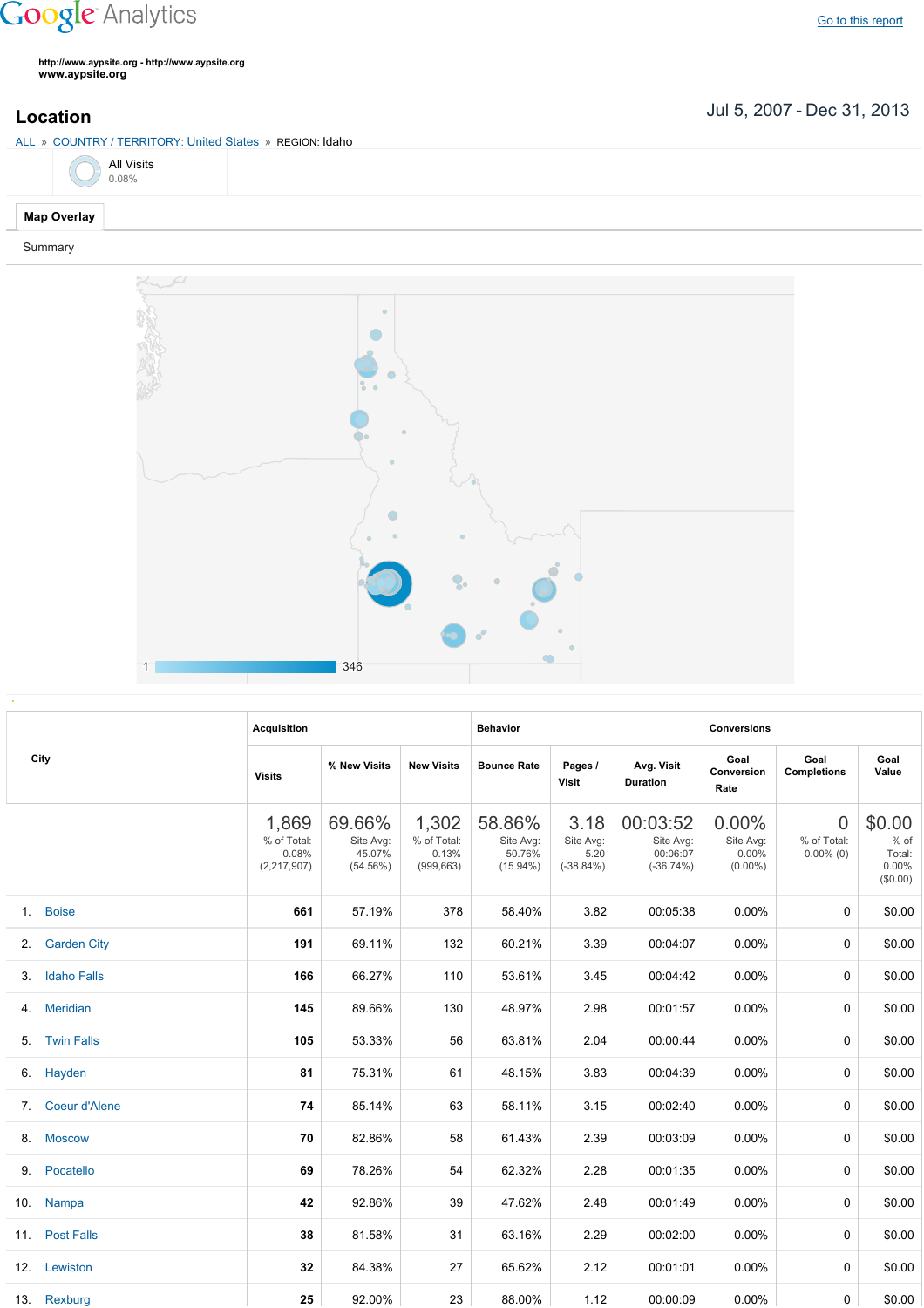|     | 14. Sandpoint       | 19               | 100.00% | 19             | 68.42%   | 1.84 | 00:00:52 | $0.00\%$ | 0           | \$0.00 |
|-----|---------------------|------------------|---------|----------------|----------|------|----------|----------|-------------|--------|
|     | 15. Driggs          | 17               | 100.00% | 17             | 64.71%   | 3.53 | 00:05:21 | $0.00\%$ | 0           | \$0.00 |
|     | 16. Ketchum         | 15               | 53.33%  | 8              | 53.33%   | 1.67 | 00:00:32 | 0.00%    | 0           | \$0.00 |
|     | 17. McCall          | 14               | 78.57%  | 11             | 64.29%   | 1.36 | 00:00:21 | $0.00\%$ | 0           | \$0.00 |
|     | 18. Kellogg         | 11               | 63.64%  | $\overline{7}$ | 45.45%   | 7.00 | 00:20:19 | 0.00%    | 0           | \$0.00 |
|     | 19. Preston         | 10               | 40.00%  | 4              | 40.00%   | 4.10 | 00:03:02 | 0.00%    | 0           | \$0.00 |
|     | 20. Caldwell        | 9                | 88.89%  | 8              | 77.78%   | 1.89 | 00:01:31 | 0.00%    | 0           | \$0.00 |
|     | 21. Hailey          | 6                | 66.67%  | 4              | 66.67%   | 2.83 | 00:05:29 | $0.00\%$ | 0           | \$0.00 |
|     | 22. Arco            | 4                | 100.00% | 4              | 100.00%  | 1.00 | 00:00:00 | 0.00%    | 0           | \$0.00 |
|     | 23. Fruitland       | 4                | 100.00% | 4              | 100.00%  | 1.00 | 00:00:00 | $0.00\%$ | 0           | \$0.00 |
|     | 24. Homedale        | 4                | 75.00%  | 3              | 100.00%  | 1.00 | 00:00:00 | 0.00%    | $\mathbf 0$ | \$0.00 |
|     | 25. Mountain Home   | 4                | 75.00%  | 3              | 75.00%   | 2.25 | 00:02:32 | $0.00\%$ | 0           | \$0.00 |
|     | 26. (not set)       | 3                | 100.00% | 3              | 33.33%   | 3.00 | 00:01:45 | $0.00\%$ | 0           | \$0.00 |
|     | 27. Athol           | 3                | 0.00%   | 0              | 33.33%   | 4.00 | 00:01:10 | 0.00%    | 0           | \$0.00 |
|     | 28. Burley          | 3                | 100.00% | 3              | 100.00%  | 1.00 | 00:00:00 | $0.00\%$ | 0           | \$0.00 |
| 29. | Dayton              | 3                | 66.67%  | $\overline{2}$ | 100.00%  | 1.00 | 00:00:00 | 0.00%    | 0           | \$0.00 |
|     | 30. Sun Valley      | 3                | 100.00% | 3              | 66.67%   | 1.33 | 00:00:15 | $0.00\%$ | 0           | \$0.00 |
|     | 31. Blackfoot       | $\mathbf{2}$     | 100.00% | $\overline{2}$ | 50.00%   | 1.50 | 00:00:42 | 0.00%    | 0           | \$0.00 |
|     | 32. Bonners Ferry   | $\boldsymbol{2}$ | 100.00% | $\overline{2}$ | 100.00%  | 1.00 | 00:00:00 | $0.00\%$ | $\mathbf 0$ | \$0.00 |
|     | 33. Grangeville     | $\mathbf{2}$     | 100.00% | $\overline{2}$ | 100.00%  | 1.00 | 00:00:00 | $0.00\%$ | 0           | \$0.00 |
|     | 34. Marsing         | $\mathbf 2$      | 100.00% | $\overline{2}$ | 100.00%  | 1.00 | 00:00:00 | $0.00\%$ | 0           | \$0.00 |
|     | 35. Middleton       | $\bf 2$          | 100.00% | $\overline{c}$ | 50.00%   | 1.50 | 00:03:52 | $0.00\%$ | 0           | \$0.00 |
| 36. | Montpelier          | $\boldsymbol{2}$ | 100.00% | $\overline{c}$ | 100.00%  | 1.00 | 00:00:00 | $0.00\%$ | 0           | \$0.00 |
|     | 37. Rigby           | $\boldsymbol{2}$ | 100.00% | $\overline{c}$ | 100.00%  | 1.00 | 00:00:00 | $0.00\%$ | 0           | \$0.00 |
|     | 38. Rupert          | $\mathbf{2}$     | 100.00% | $\overline{2}$ | 100.00%  | 1.00 | 00:00:00 | $0.00\%$ | 0           | \$0.00 |
|     | 39. Shelley         | $\boldsymbol{2}$ | 100.00% | 2              | 100.00%  | 1.00 | 00:00:00 | $0.00\%$ | 0           | \$0.00 |
|     | 40. St. Anthony     | $\mathbf{2}$     | 50.00%  | $\mathbf{1}$   | 100.00%  | 1.00 | 00:00:00 | $0.00\%$ | 0           | \$0.00 |
|     | 41. St. Maries      | $\mathbf{2}$     | 100.00% | 2              | 100.00%  | 1.00 | 00:00:00 | 0.00%    | 0           | \$0.00 |
| 42. | <b>Buhl</b>         | 1                | 100.00% | $\mathbf{1}$   | 100.00%  | 1.00 | 00:00:00 | $0.00\%$ | 0           | \$0.00 |
| 43. | Cascade             | 1                | 100.00% | $\mathbf{1}$   | $0.00\%$ | 3.00 | 00:25:00 | $0.00\%$ | 0           | \$0.00 |
| 44. | <b>Challis</b>      | 1                | 100.00% | $\mathbf{1}$   | $0.00\%$ | 5.00 | 00:02:36 | 0.00%    | 0           | \$0.00 |
|     | 45. Filer           | 1                | 100.00% | $\mathbf{1}$   | 100.00%  | 1.00 | 00:00:00 | 0.00%    | 0           | \$0.00 |
| 46. | Gibbonsville        | 1                | 100.00% | $\mathbf{1}$   | $0.00\%$ | 2.00 | 00:04:45 | $0.00\%$ | 0           | \$0.00 |
|     | 47. Kuna            | 1                | 100.00% | $\mathbf{1}$   | 0.00%    | 3.00 | 00:08:20 | $0.00\%$ | 0           | \$0.00 |
|     | 48. Lapwai          | 1                | 100.00% | $\mathbf{1}$   | 100.00%  | 1.00 | 00:00:00 | $0.00\%$ | 0           | \$0.00 |
|     | 49. Midvale         | 1                | 100.00% | $\mathbf{1}$   | 100.00%  | 1.00 | 00:00:00 | $0.00\%$ | 0           | \$0.00 |
| 50. | <b>New Plymouth</b> | 1                | 100.00% | $\mathbf{1}$   | 100.00%  | 1.00 | 00:00:00 | $0.00\%$ | 0           | \$0.00 |
|     | 51. Payette         | 1                | 100.00% | $\mathbf{1}$   | 0.00%    | 2.00 | 00:10:01 | $0.00\%$ | 0           | \$0.00 |
|     | 52. Pierce          | 1                | 100.00% | $\mathbf{1}$   | 100.00%  | 1.00 | 00:00:00 | $0.00\%$ | 0           | \$0.00 |
|     | 53. Plummer         | 1                | 100.00% | $\mathbf{1}$   | 100.00%  | 1.00 | 00:00:00 | 0.00%    | 0           | \$0.00 |
|     |                     |                  |         |                |          |      |          |          |             |        |